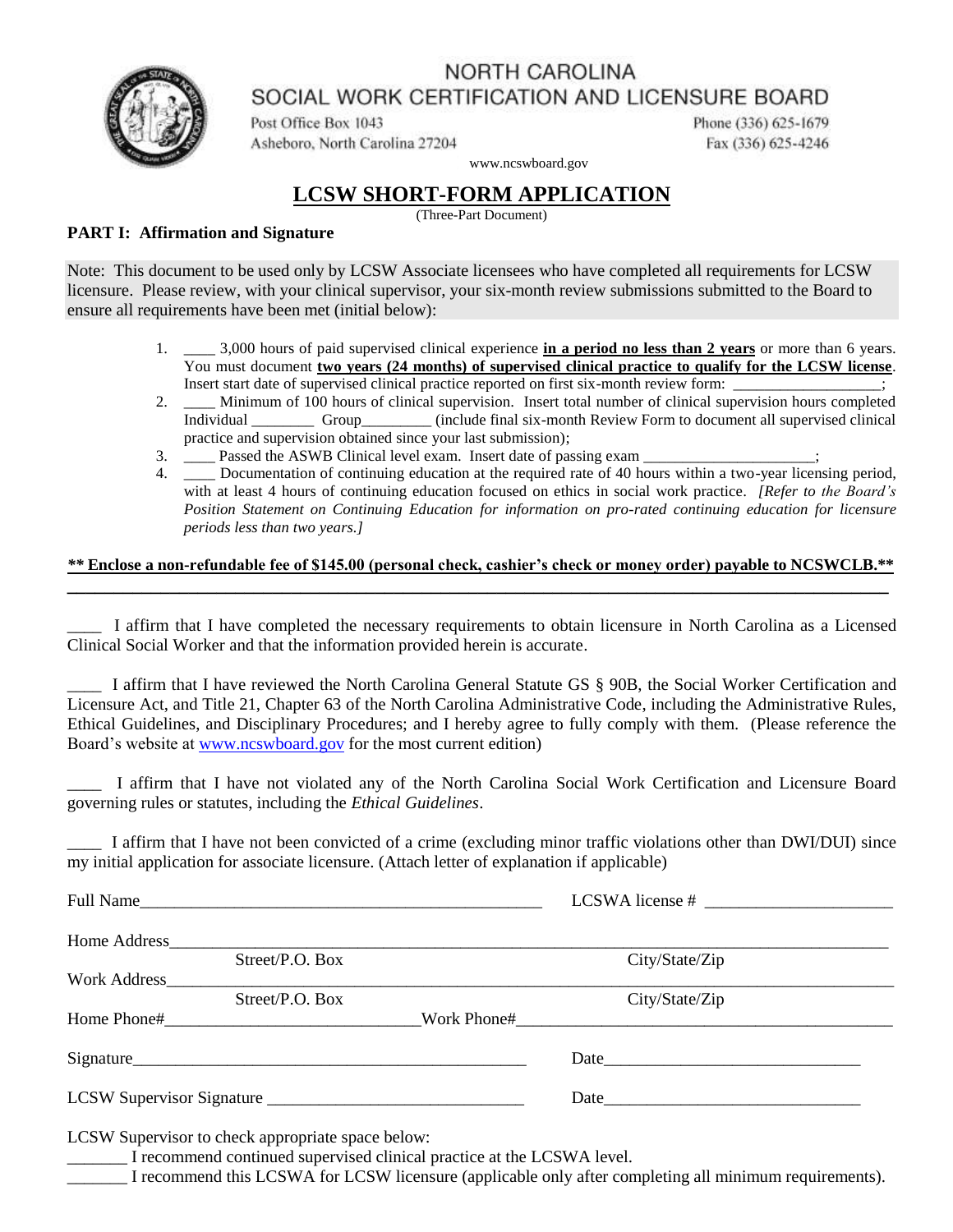PART II: CONTINUING EDUCATION LOG: A minimum of 40 CE hours (4 Ethics) is required for the Short Form for a full two years. If you renewed your LCSWA less than 2 years ago, please refer to the Board's Position Statement on Continuing Education for pro-rated CE hours needed. No more than 1/2 your hours (maximum of 20 hrs) may be through Distance Learning courses.

You may duplicate this form or attach your own if necessary. Please sign and date all attachments.

List all training (include date attended) and check the appropriate column where applicable for Ethics or Distance Learning. PLEASE TOTAL YOUR HOURS TO HELP EXPEDITE PROCESSING.

| <b>Date</b>      | <b>Course Title</b> |              | $\sqrt{\text{Distance}}$<br>Learning | $\sqrt{\text{Ethics}}$<br>Course | <b>Total</b><br><b>Hours</b> |
|------------------|---------------------|--------------|--------------------------------------|----------------------------------|------------------------------|
|                  |                     |              |                                      |                                  |                              |
|                  |                     |              |                                      |                                  |                              |
|                  |                     |              |                                      |                                  |                              |
|                  |                     |              |                                      |                                  |                              |
|                  |                     |              |                                      |                                  |                              |
|                  |                     |              |                                      |                                  |                              |
|                  |                     |              |                                      |                                  |                              |
|                  |                     |              |                                      |                                  |                              |
|                  |                     |              |                                      |                                  |                              |
|                  |                     |              |                                      |                                  |                              |
|                  |                     |              |                                      |                                  |                              |
|                  |                     |              |                                      |                                  |                              |
|                  |                     |              |                                      |                                  |                              |
|                  |                     |              |                                      |                                  |                              |
|                  |                     |              |                                      |                                  |                              |
| PRINTED NAME     |                     | LICENSE $\#$ |                                      |                                  | <b>TOTAL</b>                 |
| <b>SIGNATURE</b> |                     | <b>DATE</b>  | <b>BOARD SIGNATURE</b>               |                                  |                              |